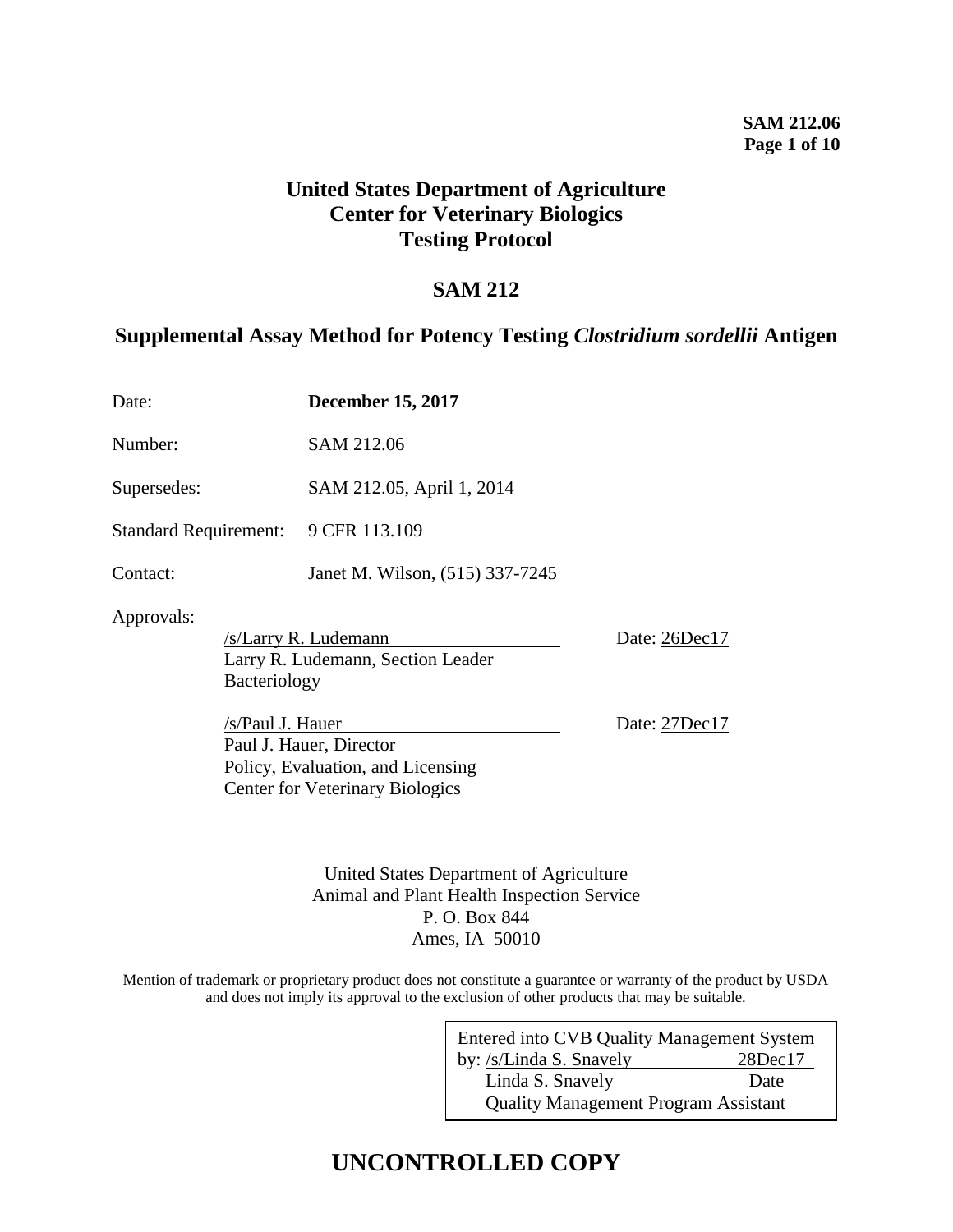## **Table of Contents**

- **1. Introduction**
- **2. Materials**
	- **2.1 Equipment/instrumentation**
	- **2.2 Reagents/supplies**
	- **2.3 Test animals**
- **3. Preparation for the Test**
	- **3.1 Personnel qualifications/training**
	- **3.2 Preparation of equipment/instrumentation**
	- **3.3 Preparation of reagents/control procedures**
- **4. Performance of the Test**
	- **4.1 Vaccination of rabbits**
	- **4.2 Collection and preparation of rabbit serum**
	- **4.3 Preparation of pooled serum**
	- **4.4 Toxin neutralization**
	- **4.5 Inoculation of mice**
- **5. Interpretation of the Test Results**
	- **5.1 Criteria for a valid test**
	- **5.2 Interpretation of serial results**
- **6. Reporting of Test Results**
- **7. References**
- **8. Summary of Revisions**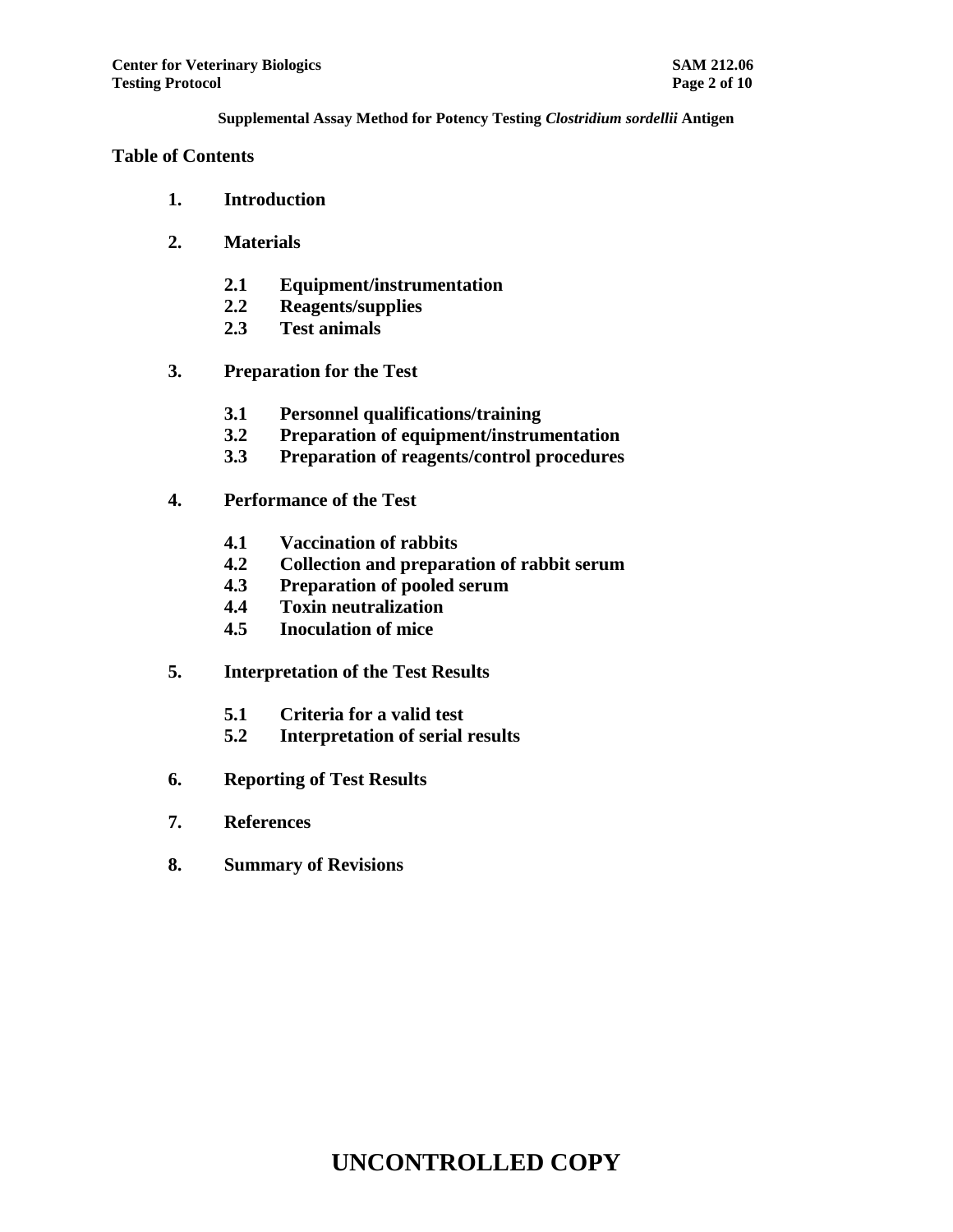#### **1. Introduction**

This Supplemental Assay Method (SAM) describes the method used to determine whether biological products containing *Clostridium sordellii* antigen can stimulate the production of satisfactory immunity as prescribed by title 9, *Code of Federal Regulations* (9 CFR), section 113.109. For products that require 2 vaccinations, rabbits are vaccinated twice 20 to 23 days apart and bled 14 to 17 days following the second vaccination. For products that require a single vaccination, rabbits are vaccinated and bled 34 to 40 days later. The serum is titrated by a toxinantitoxin neutralization test, using mice as an indicator.

## **2. Materials**

## **2.1 Equipment/instrumentation**

- **2.1.1** Centrifuge
- **2.1.2** Vortex mixer
- **2.1.3** Autoclave
- **2.1.4** Freezers, -20°C and -70°C
- **2.1.5** Refrigerator, 4°- 8°C
- **2.1.6** Micropipettes, 100-µL and 1000-µL

## **2.2 Reagents/supplies**

- **2.2.1** *C. sordellii* standard antitoxin IRP 501 (04)
- **2.2.2** *C. sordellii* standard toxin IRP 604
- **2.2.3** Peptone diluent
- **2.2.4** Xylazine, 20 mg/mL solution
- **2.2.5** Ketamine hydrochloride, 100 mg/mL solution
- **2.2.6** Glass screw-top tubes, 13 x 100-mm, with caps
- **2.2.7** Polypropylene screw-cap tubes, 50-mL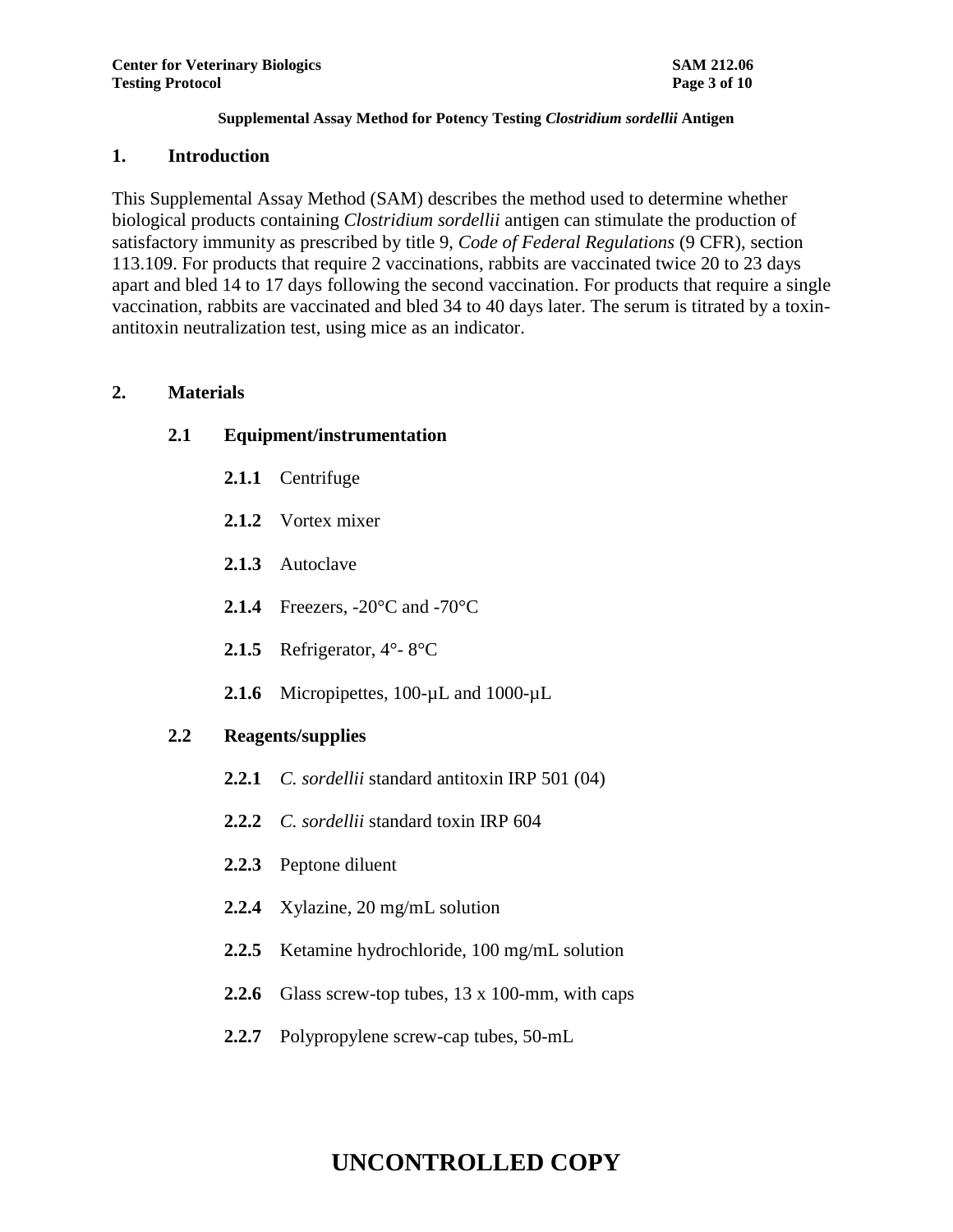- **2.2.8** Polystyrene snap-top tubes, 17 x 100-mm with caps
- **2.2.9** Polystyrene screw-cap 17 x 120-mm conical tubes
- **2.2.10** Serum separation tubes, 12.5-mL
- **2.2.11** Pipettes, 2-mL, 5-mL, 10-mL, 25-mL
- **2.2.12** Tips for micropipettes
- **2.2.13** Syringes (needle-locking), 1-cc, 10-cc, 20-cc, 30-cc
- **2.2.14** Needles, 25- and 27-gauge x 1/2- to 1 1/4-inch, 20-gauge x 1-inch
- **2.2.15** Vacutainer® needles, 20-gauge x 1 1/2-inch
- **2.2.16** Screw-top Erlenmeyer flask, 500-mL, with cap
- **2.2.17** Water, distilled or deionized, or water of equivalent purity

## **2.3 Test animals**

- **2.3.1** New Zealand White rabbits, non-pregnant females, 4-8 lb. (At least 8 rabbits are required per serial to be tested.)
- **2.3.2** White Swiss mice, non-pregnant females, 16-20 g (Five mice are required for each toxin-antitoxin mixture.)

## **3. Preparation for the Test**

## **3.1 Personnel qualifications/training**

Technical personnel need to have working knowledge of the use of general laboratory chemicals, equipment, and glassware; and must have specific training and experience in the safe handling of clostridial toxins. Personnel need specific training in the care and handling of laboratory rabbits and mice.

## **3.2 Preparation of equipment/instrumentation**

All equipment is operated according to manufacturers' instructions.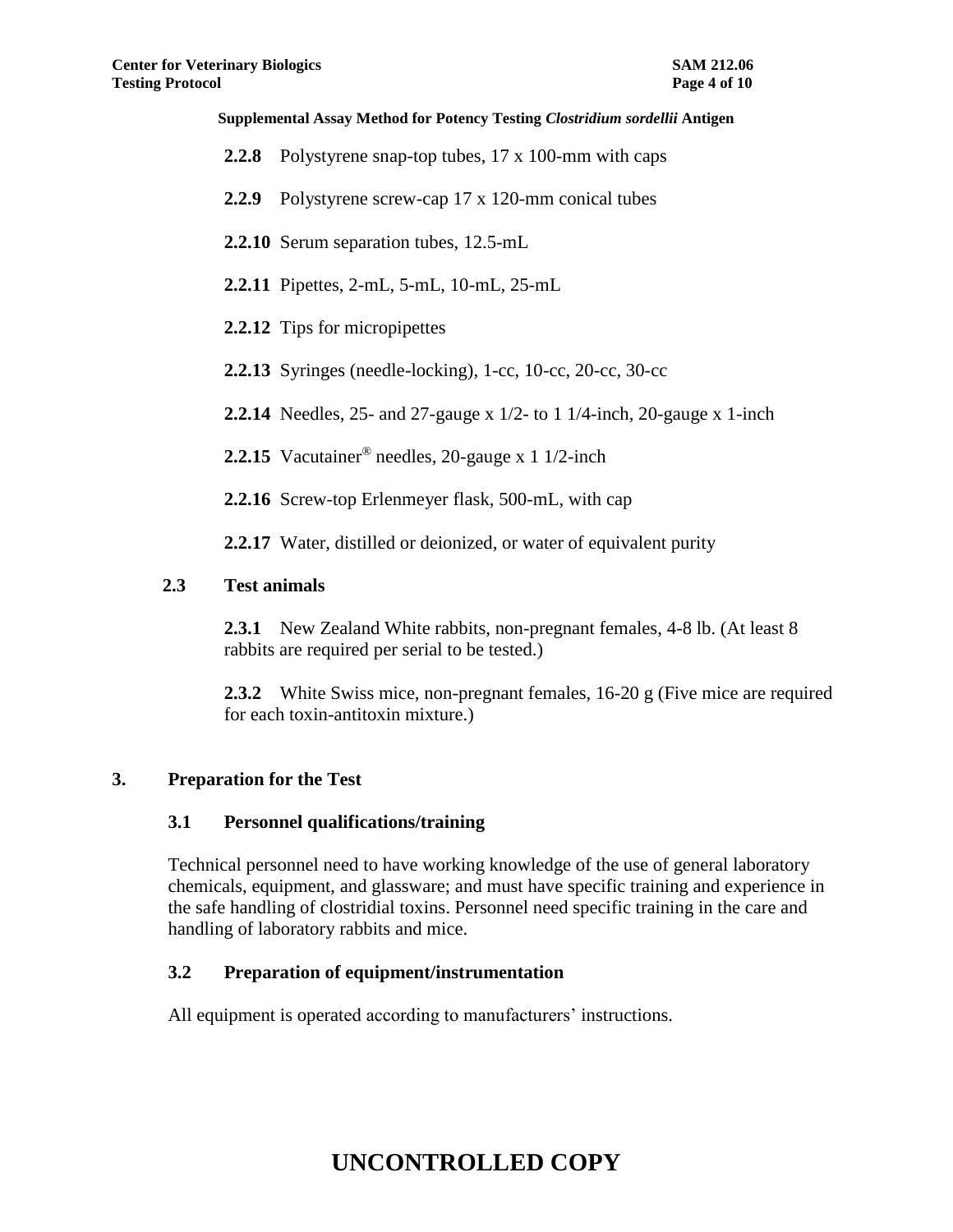#### **3.3 Preparation of reagents/control procedures**

**3.3.1** Peptone diluent

| Peptone (Difco)     |        |
|---------------------|--------|
| NaCl, reagent grade |        |
| Water q.s. to       | 800 mL |

Dissolve peptone and sodium chloride in water. Adjust pH to 7.2 with 1 N sodium hydroxide. Fill a 500-mL Erlenmeyer flask no more than 3/4 full with diluent. Autoclave with caps loose at  $\geq 121^{\circ}$ C for 25-30 minutes following manufacturer's recommendations. Cool flasks in ice water and tighten caps. Store at 2°- 7°C for up to 3 months.

#### **3.3.2** Preparation of *C. sordellii* standard antitoxin

**1.** *C. sordellii* antitoxin IRP 501 (04) contains 170 antitoxin units per mL (AU/mL), and has been standardized against the World Health Organization (WHO) gas-gangrene (*C. sordellii*) international antitoxin, equine origin. Each vial contains 1.3 mL of antitoxin.

**2.** Prepare a solution of *C. sordellii* antitoxin that contains 17 AU/mL by adding 1.0 mL of IRP 501 (04) to 9.0 mL of peptone diluent in a 17 x 120-mm screw-cap tube. Dispense 1.5-mL amounts into 13 x 100-mm tubes. IRP 501 (04), diluted 1:10, is stable when stored at  $-70^{\circ} \pm 5^{\circ}$  C.

**3.3.3** Preparation of *C. sordellii* standard toxin

Each vial of *C. sordellii* standard toxin IRP 604 contains 1.3 mL of toxin. Store the toxin at -70 $\degree$  ± 5 $\degree$ C until used.

#### **4. Performance of the Test**

#### **4.1 Vaccination of rabbits**

**4.1.1** Thoroughly shake each bottle of product and wipe the top with alcohol before filling the syringe.

**4.1.2** Vaccinate each rabbit subcutaneously in the shoulder region with not more than half of the recommended cattle dose. (If the product is recommended only for sheep, use half of the recommended sheep dose.) Use 10-, 20- or 30-cc syringes fitted with 20-gauge x 1-inch needles to vaccinate the rabbits.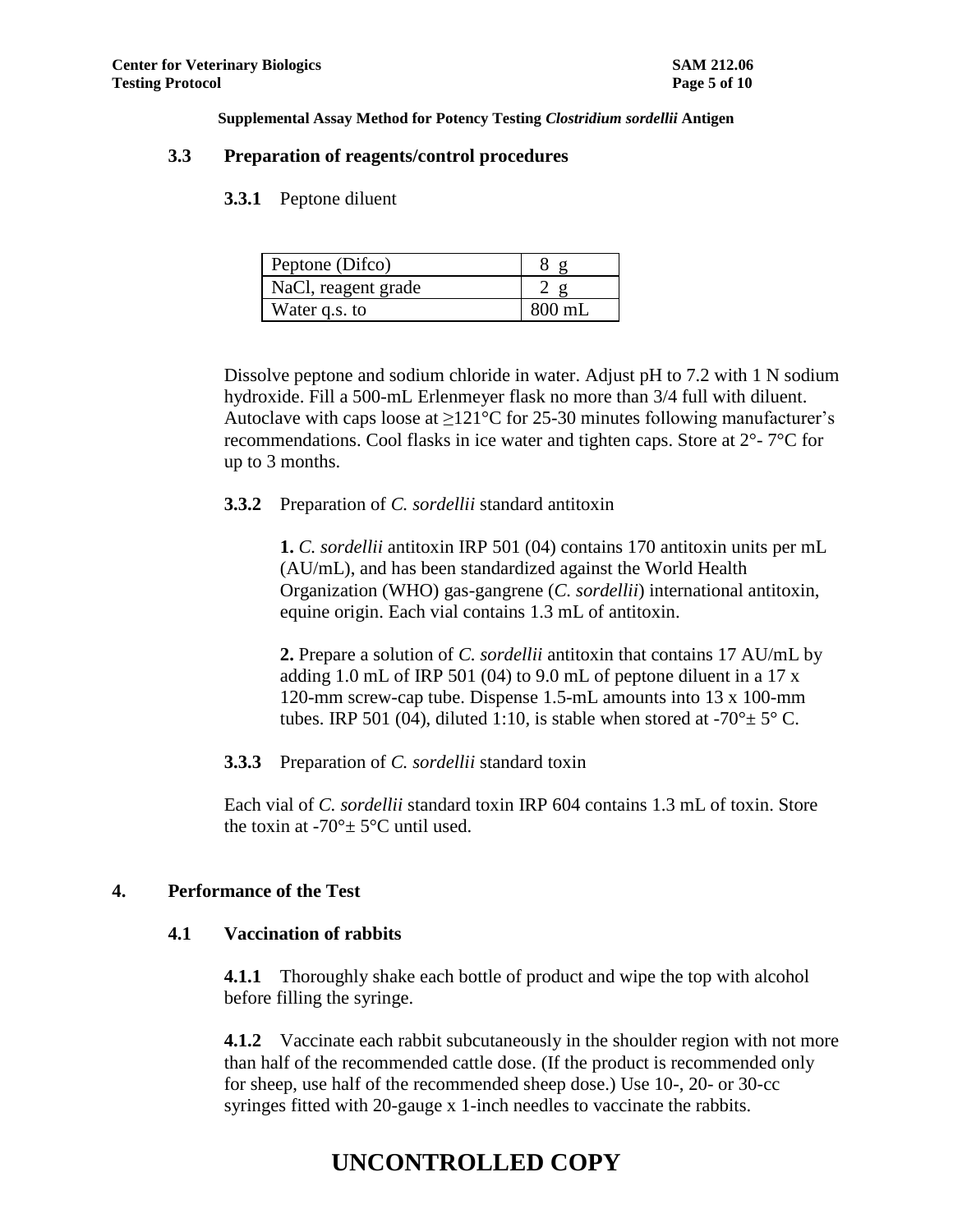**4.1.3** For products that require 2 vaccinations, give the second vaccination 20 to 23 days after the first.

#### **4.2 Collection and preparation of rabbit serum**

**4.2.1** Collect blood from the test rabbits 34 to 40 days after vaccination (or 14 to 17 days after the second vaccination for products that require 2 vaccinations).

**4.2.2** Anesthetize rabbits for bleeding with a mixture of 1.32 mg/kg of xylazine and 8.8 mg/kg of ketamine hydrochloride. Give the anesthetic mixture by intramuscular injection.

**4.2.3** Use a 12.5-mL Vacutainer<sup>®</sup> serum separation tube fitted with a 20-gauge x 1 1/2-inch Vacutainer® needle to collect blood from the heart. Collect approximately 12.5 mL of blood from each rabbit. Gently invert tubes 5 times. Let the tubes of blood sit at 22<sup>o</sup>- 26<sup>o</sup>C (room temperature) for 30 to 60 minutes.

**4.2.4** Centrifuge blood at 1000 X g for 10 to 20 minutes at room temperature.

## **4.3 Preparation of pooled serum**

**4.3.1** Prepare a pooled sample using an equal volume of serum from at least 7 rabbits per vaccinated group (provided that, if more than 7 rabbits are bled per vaccinated group, then equal volumes from each rabbit are used for the serum pool). If less than 7 rabbits are bled, the test is invalid and should be repeated.

The pooled sample may be held at  $2^{\circ}$ -  $7^{\circ}$ C for up to 7 days. If testing will not be completed within 7 days, store the pooled sample at  $-20^{\circ}$ C or lower.

#### **4.4 Toxin neutralization**

**4.4.1** Preparation of standard test toxin

**1.** Add 1.0 mL of well-mixed *C. sordellii* toxin IRP 604 to 18.0 mL of diluent in a 50-mL screw-cap tube. (This represents a 1:19 dilution of toxin and will be referred to as the standard test toxin.)

**2.** A volume of 0.5 mL and 0.8 mL of the standard test toxin mixed with 1.0 AU represents 1  $L_0$  and 1  $L_+$  dose, respectively.

**3.** For the purposes of this SAM, 1 L<sub>o</sub> dose is defined as the greatest amount of toxin that when mixed with 1.0 AU results in 100% survival of all mice inoculated intravenously (IV) with 0.2 mL of this mixture. The  $1 L_{\pm}$  dose is defined as the least amount of toxin that when mixed with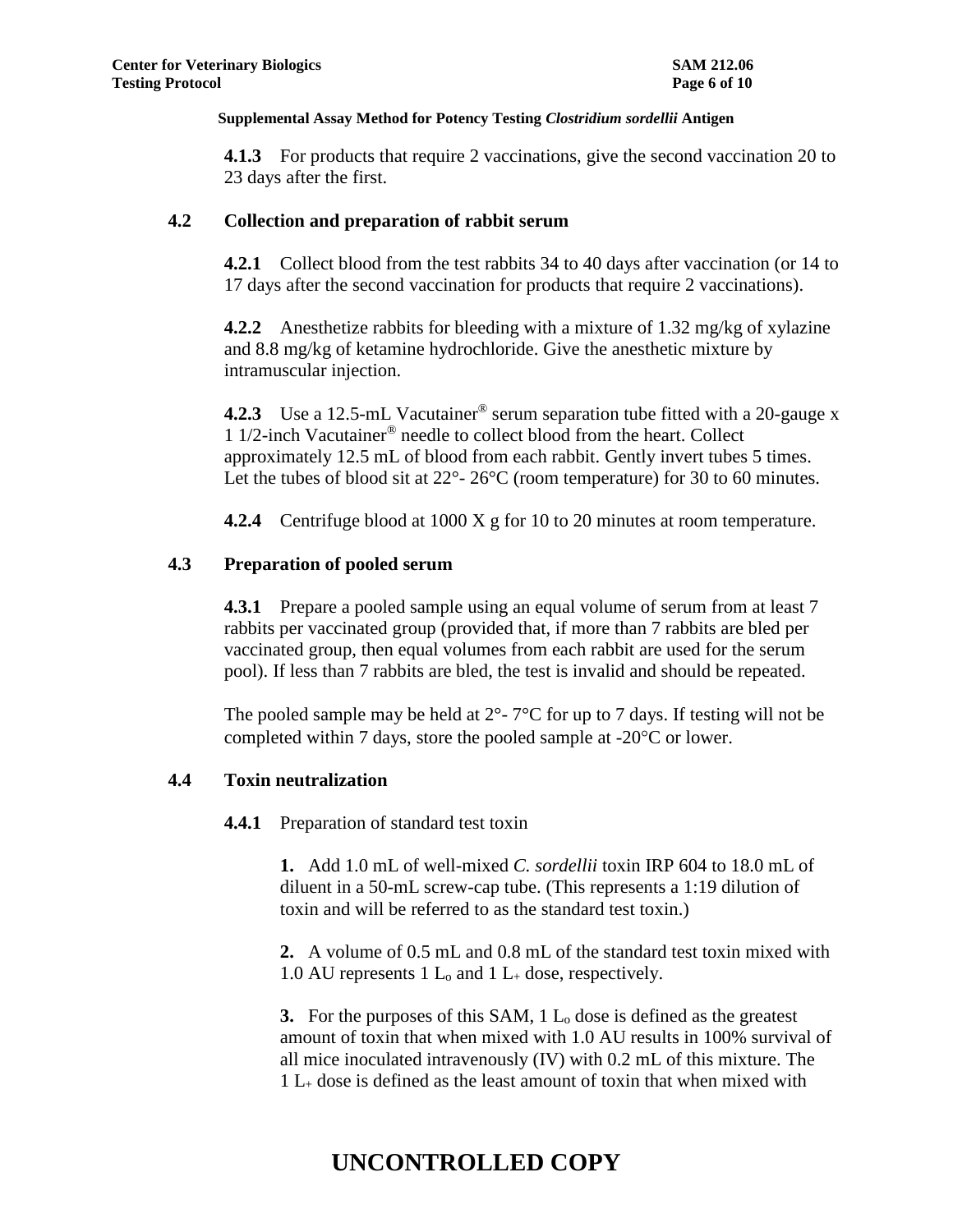1.0 AU results in the death of 80-100% of all mice inoculated IV with 0.2 mL of this mixture.

#### **4.4.2** Preparation of standard antitoxin

Add 1.0 mL of the dilution containing 17 AU/mL (see **Section 3.3.2**) to 16.0 mL of diluent in a 50-mL screw-cap tube. (This dilution contains 1 AU/mL and is referred to as the standard antitoxin.)

#### **4.4.3** Product and standard test toxin

**1.** Mix a sufficient volume of standard toxin and peptone diluent (0.5 mL of standard toxin and  $0.5$  mL peptone diluent [1 L<sub>o</sub> dose]) in a 17 x 120-mm screw-cap tube for each serum pool and the L<sub>o</sub> control.

**2.** Add 1 mL of each of the serum dilutions (examples listed in the table below) to 1 mL of the standard toxin-peptone diluent  $L_0$  mixture in 17 x 100-mm snap-top tubes. Mix each tube with a vortex-type mixer.

| Int'l AU tested | Serum                   | $1 L_0$ dose     |          |
|-----------------|-------------------------|------------------|----------|
|                 |                         | <b>Std Toxin</b> | Diluent  |
| 1.0             | 1.0 mL undiluted        | $0.5$ mL         | $0.5$ mL |
| 2.0             | $1.0$ mL diluted $1:2$  | $0.5$ mL         | $0.5$ mL |
| 5.0             | $1.0$ mL diluted $1:5$  | $0.5$ mL         | $0.5$ mL |
| 10.0            | $1.0$ mL diluted $1:10$ | $0.5$ mL         | $0.5$ mL |

**3.** Let the mixtures sit at  $22^{\circ}$ -  $26^{\circ}$ C (room temperature) for 1 hour before placing tubes in ice.

**4.4.4** Standard test toxin and standard antitoxin controls

**1.** Add 1.0 mL of standard antitoxin containing 1.0 AU/mL to 1.0 mL of the standard toxin-peptone diluent  $L_0$  mixture in a 17 x 100-mm snap-top tube. Mix well with a vortex-type mixer.

**2.** Add 1.0 mL of standard antitoxin containing 1.0 AU/mL to a 17 x 100-mm snap-top tube containing 0.8 mL of standard test toxin and 0.2 mL of diluent (1  $L_{+}$  dose). Mix well with a vortex-type mixer.

**3.** Let the mixtures stand at room temperature for 1 hour before placing tubes in ice.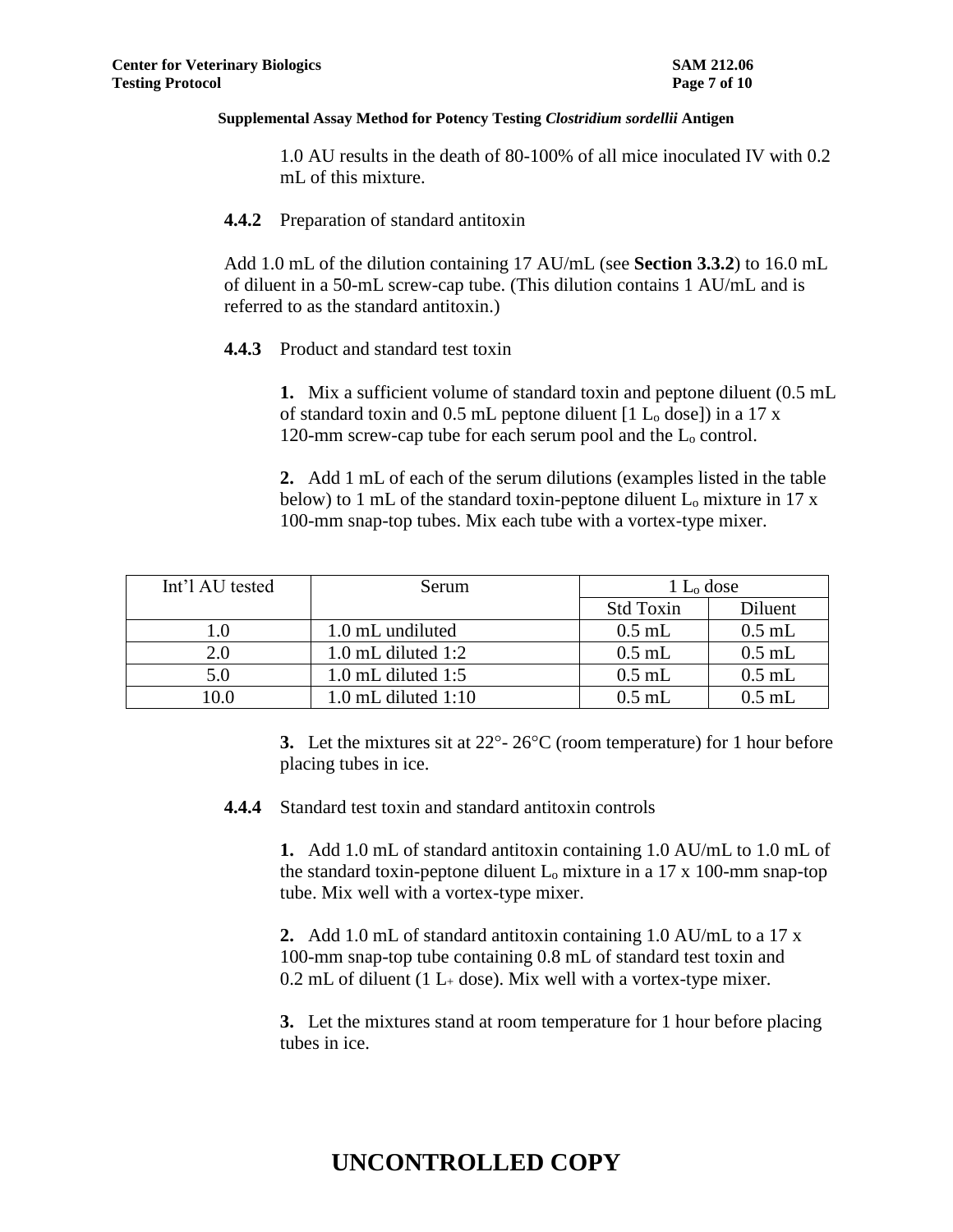## **4.5 Inoculation of mice**

**4.5.1** Inject 0.2 mL of each standard test toxin-product antitoxin mixture into each of 5 mice.

**4.5.2** Inject 0.2 mL of each standard test toxin-standard antitoxin mixture into each of 5 mice.

**4.5.3** Inoculate all mice intravenously into 1 of the lateral tail veins. Use 1-cc syringes fitted with 25- or 27-gauge x 1/2-inch to 1 1/4-inch needles.

**4.5.4** Always inoculate the mice receiving the standard test toxin-standard antitoxin mixtures (controls) **last**.

**4.5.5** Mouse inoculations need to be completed within 1 hour of placing the toxin-antitoxin mixtures in the ice.

**4.5.6** The test is concluded 72 hours after the mice are inoculated.

## **5. Interpretation of the Test Results**

## **5.1 Criteria for a valid test**

**5.1.1** All 5 mice inoculated with the standard  $1 \text{ L}_{\gamma}/1.0 \text{ AU}$  control mixture must survive.

**5.1.2** At least 4 of the 5 mice inoculated with the standard 1 L+/1.0 AU control mixture must die.

**Note: Moribund animals exhibiting clinical signs consistent with the expected disease pathogenesis that are unable to rise or move under their own power may be humanely euthanized and considered as deaths as outlined in 9 CFR 117.4.**

#### **5.2 Interpretation of serial results**

**5.2.1** If 5 of the 5 mice inoculated with the undiluted serum-toxin mixture survive, the serum contains at least 1.0 AU/mL of *C. sordellii* antitoxin and the product is satisfactory.

**5.2.2** If 5 of the 5 mice inoculated with the diluted serum-toxin mixture survive, the serum contains 1.0 AU/mL times the reciprocal of the dilution and the product is satisfactory.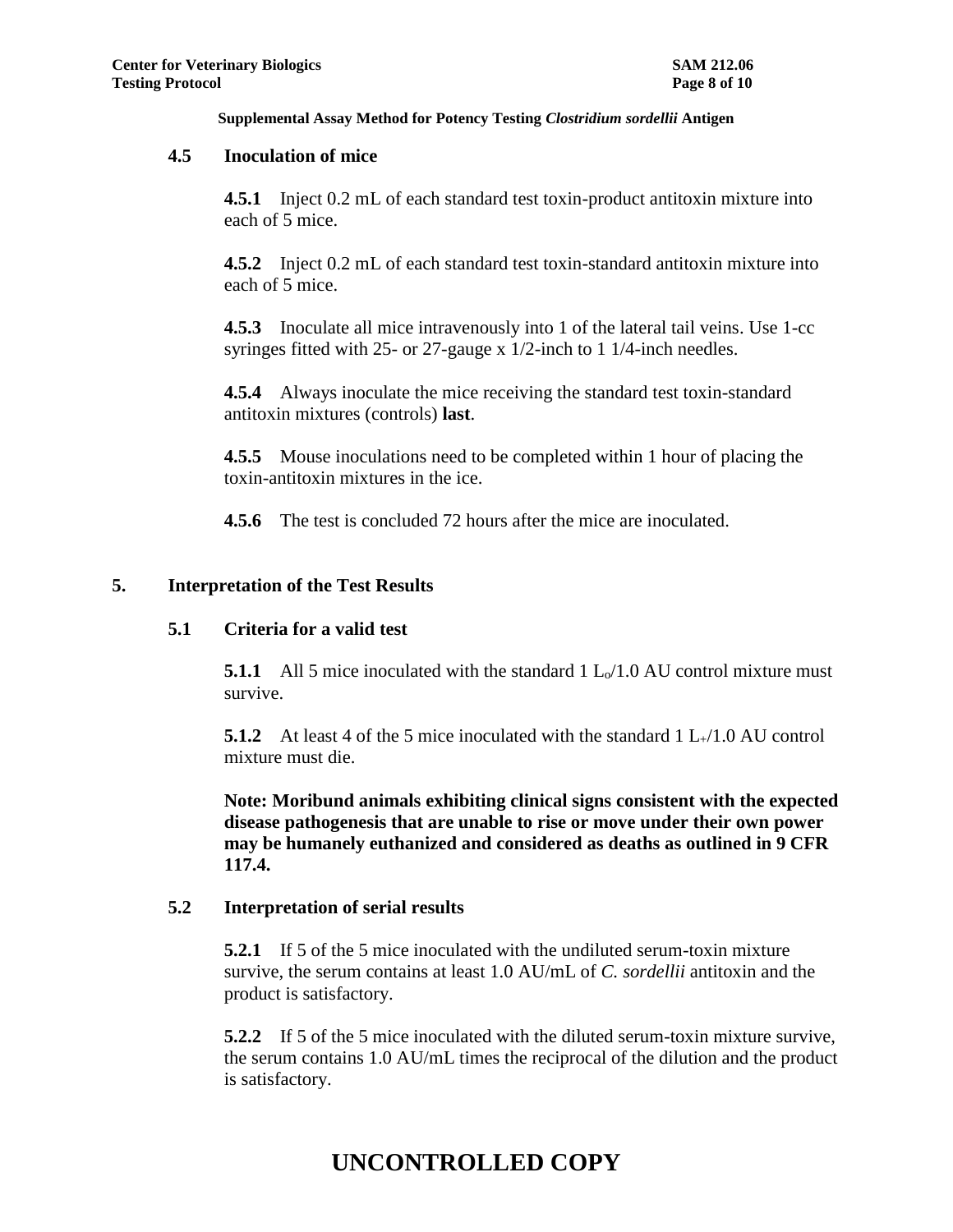**5.2.3** The product is considered unsatisfactory if the serum pool from at least 7 rabbits contains less than 1.0 AU/mL of *C. sordellii* antitoxin.

## **6. Reporting of Test Results**

Report results of the test(s) as described by standard operating procedures.

## **7. References**

**7.1** Title 9, *Code of Federal Regulations*, section 113.109, U.S. Government Printing Office, Washington, DC.

**7.2** History of antitoxin: *C. sordellii* antitoxin [IRP 501(04)] was produced in goats at the Center for Veterinary Biologics (CVB), Ames, Iowa, in August 2004.

**7.3** History of toxin: *C. sordellii* toxin (IRP 604) was produced at the CVB, Ames, Iowa, in September 2011. The toxin was made from *C. sordellii* culture No. 7502, which was obtained from Montana State University, Bozeman, Montana, on September 16, 1968. The number of passages is unknown.

#### **8. Summary of Revisions**

#### **Version .06**

• The Director was updated on the cover page.

## **Version .05**

- The Bacteriology Section Leader was updated.
- The standard toxin was changed from IRP 497 to IRP 604 throughout the document.
- Minor word changes for clarification of procedures.

#### **Version .04**

• The Contact information has been updated.

#### **Version .03**

One of the signatories for this document has been changed due to personnel changes.